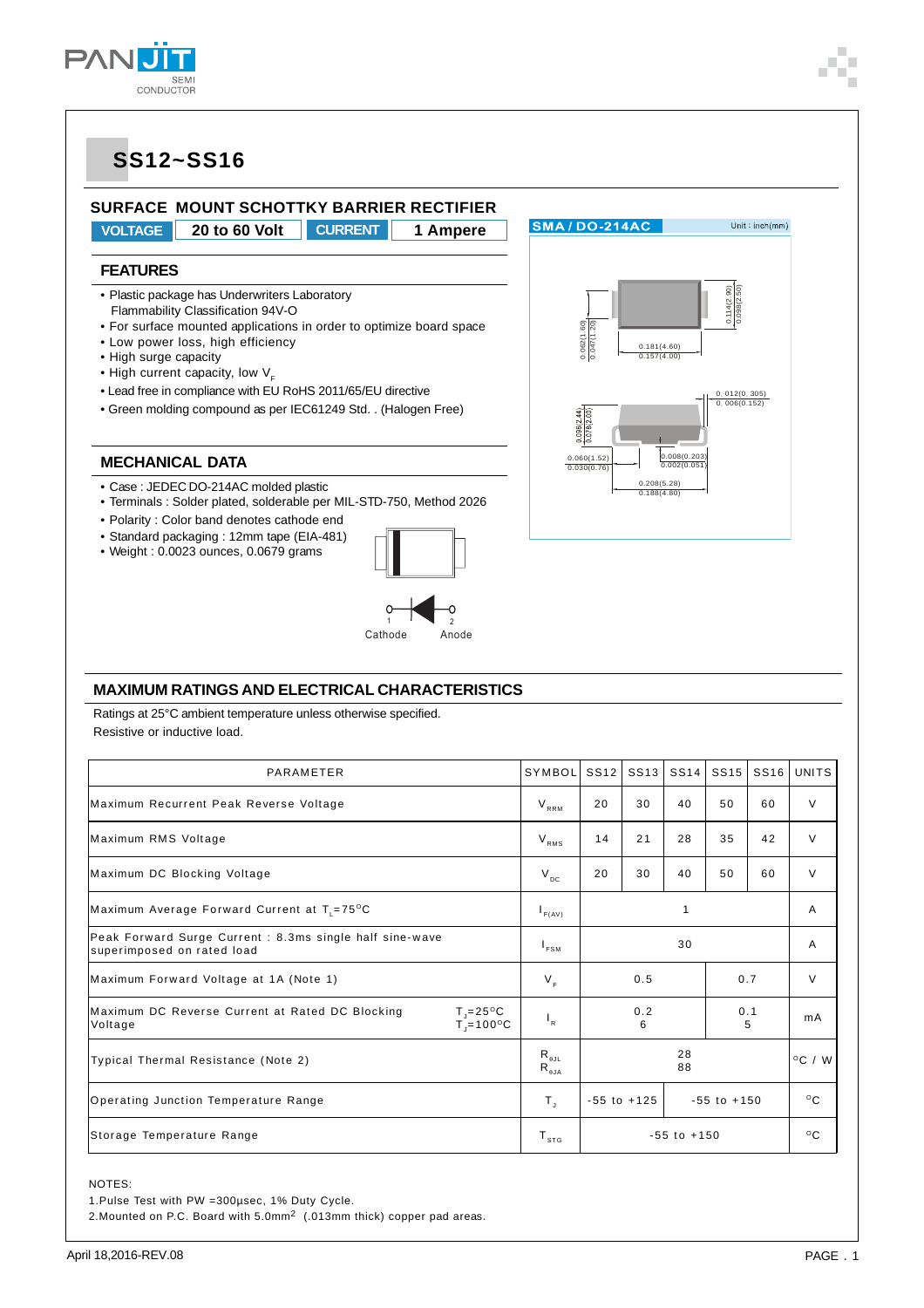

### **SS12~SS16**

### RATING AND CHARACTERISTIC CURVES



 ${\sf T}_{\sf J}$ , Junction Temperature (°C)

**Fig.5 Operating Temperature Derating Curve**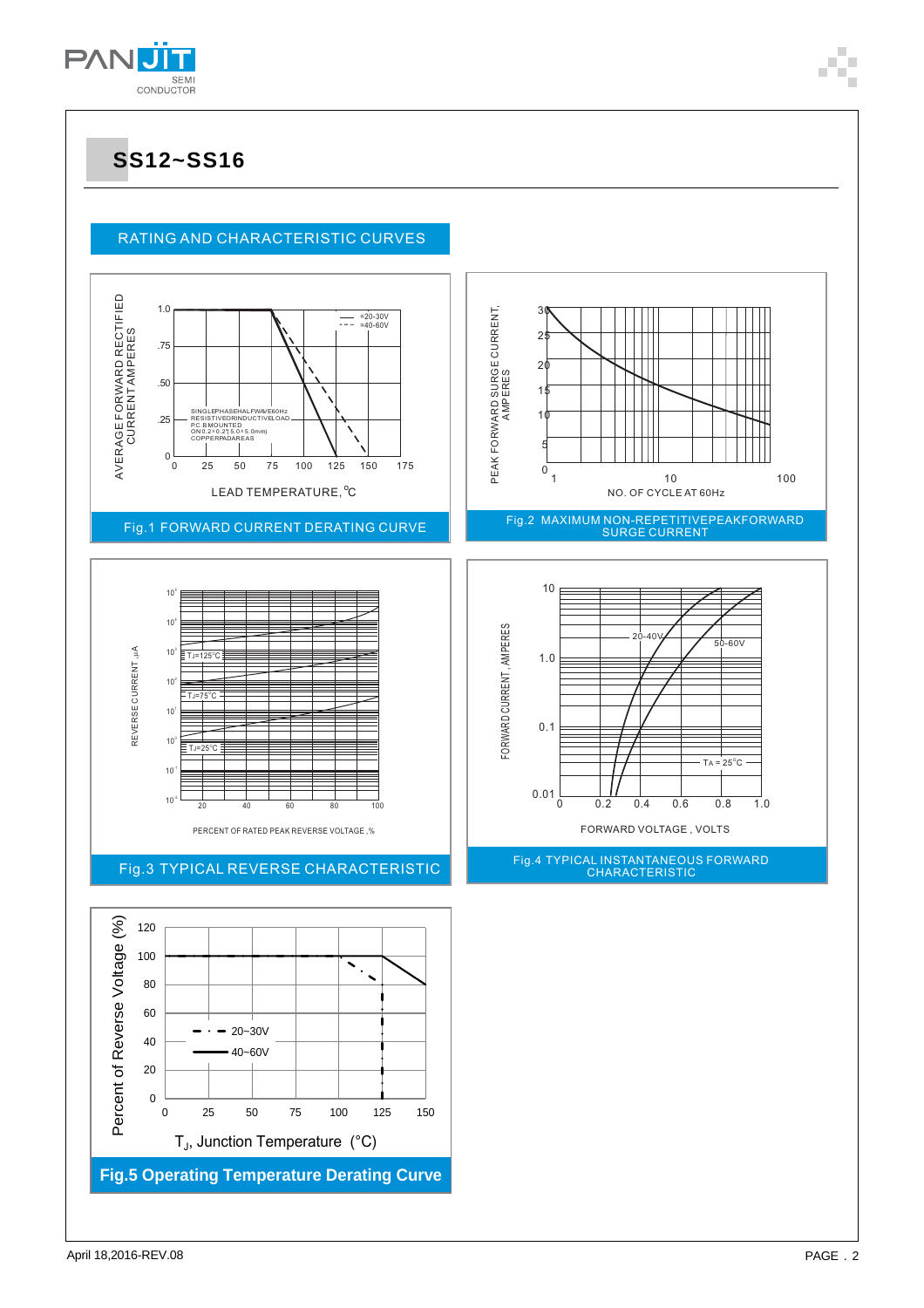

### **SS12~SS16**

### **MOUNTING PAD LAYOUT**



### **ORDER INFORMATION**

• Packing information

T/R - 7.5K per 13" plastic Reel

T/R - 1.8K per 7" plastic Reel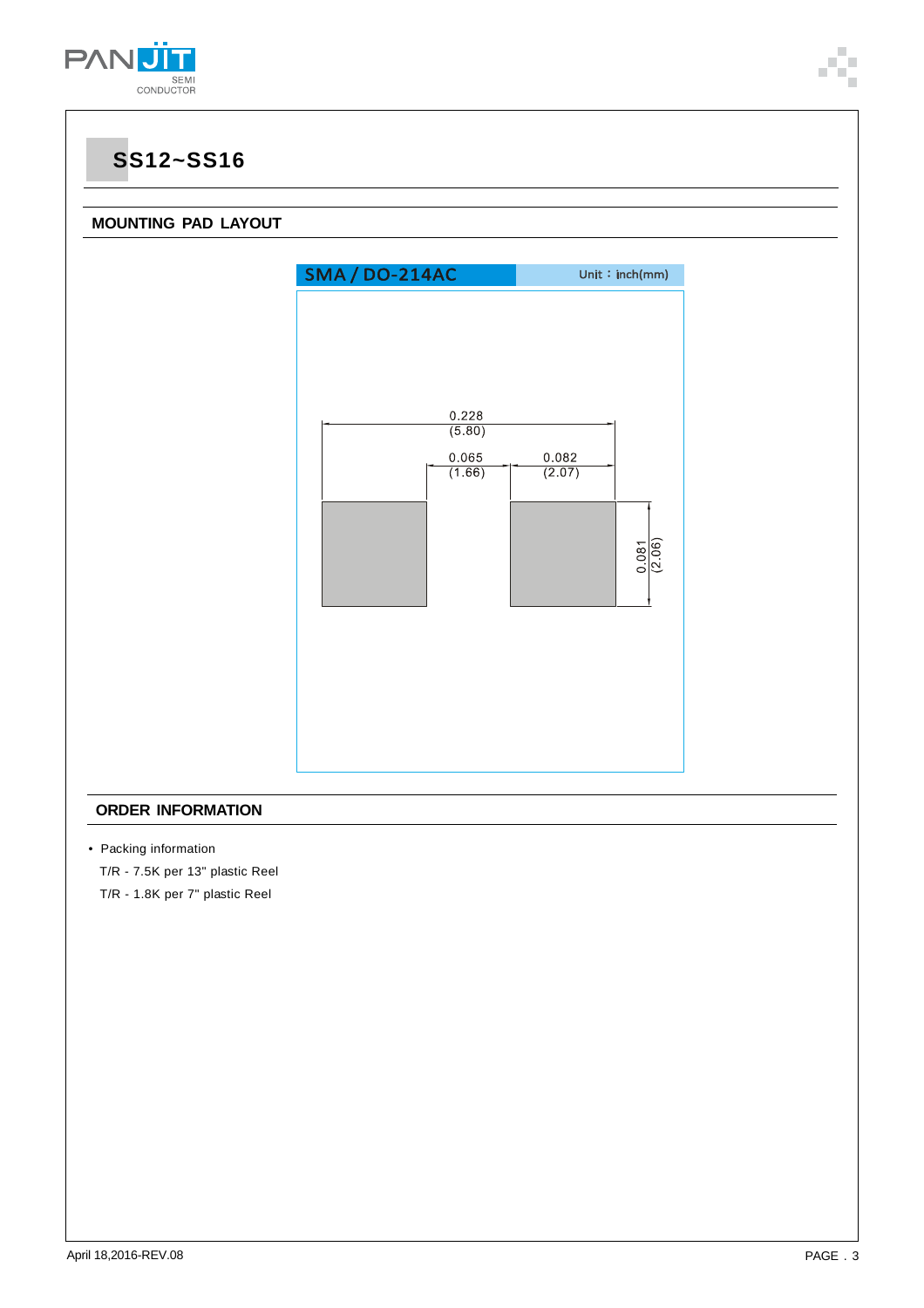

# **SS12~SS16 Part No\_packing code\_Version** SS12\_R1\_00001 SS12\_R2\_00001 **For example : RB500V-40\_R2\_00001**  $\overline{\phantom{a}}$ **Serial number Part No. Version code means HF Packing size code means 13" Packing type means T/R Packing Code XX Version Code XXXXX Packing type 1st Code Packing size code** 2nd Code **HF or RoHS** 1st Code 2nd -5th Code **Tape and Ammunition Box (T/B) <sup>A</sup> N/A <sup>0</sup> HF 0 serial number Tape and Reel (T/R) <sup>R</sup> 7" <sup>1</sup> RoHS 1 serial number Bulk Packing (B/P) <sup>B</sup> 13" <sup>2</sup> Tube Packing**

**(T/P) <sup>T</sup> 26mm <sup>X</sup>**

**(TRR) <sup>S</sup> 52mm <sup>Y</sup>**

**(PBCU) <sup>U</sup>**

**(PBCD) <sup>D</sup>**

**(TRL) <sup>L</sup> PANASERT T/B CATHODE UP**

**FIGRAL REPORMING FIGRAL REPORMING** 

**Tape and Reel (Right Oriented)**

**Tape and Reel (Left Oriented)**